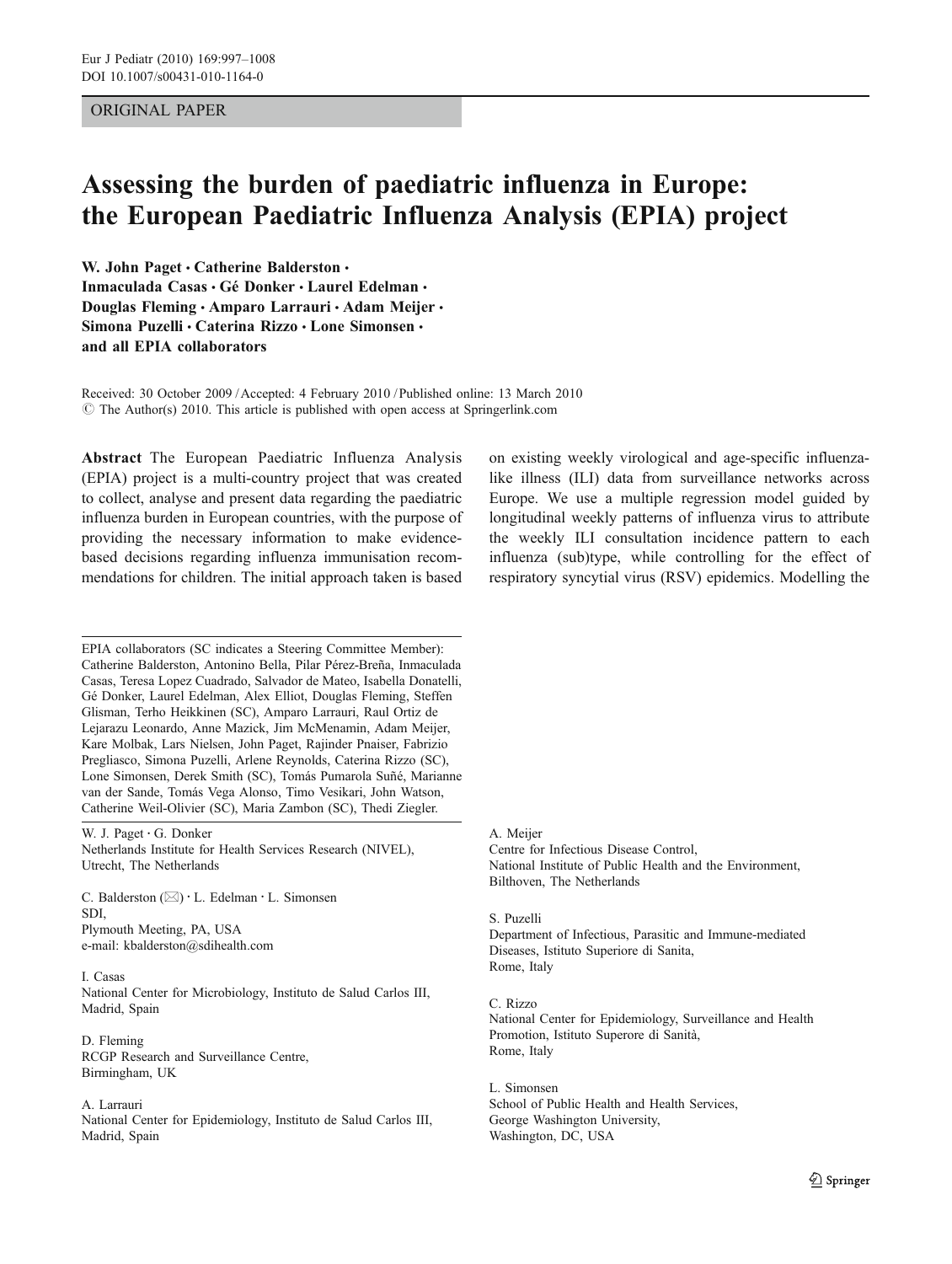ILI consultation incidence during 2002/2003–2008 revealed that influenza infections that presented for medical attention as ILI affected between 0.3% and 9.8% of children aged 0– 4 and 5–14 years in England, Italy, The Netherlands and Spain in an average season. With the exception of Spain, these rates were always higher in children aged 0–4 years. Across the six seasons analysed (five seasons were analysed from the Italian data), the model attributed 47– 83% of the ILI burden in primary care to influenza virus infection in the various countries, with the A(H3N2) virus playing the most important role, followed by influenza viruses B and A(H1N1). National season averages from the four countries studied indicated that between 0.4% and 18% of children consulted a physician for ILI, with the percentage depending on the country and health care system. Influenza virus infections explained the majority of paediatric ILI consultations in all countries. The next step will be to apply the EPIA modelling approach to severe outcomes indicators (i.e. hospitalisations and mortality data) to generate a complete range of mild and severe influenza burden estimates needed for decision making concerning paediatric influenza vaccination.

Keywords Influenza . Children . Paediatric . Burden of disease . Modelling . Europe

# Introduction

Influenza A and B viruses cause winter-seasonal epidemics of respiratory illness in the northern hemisphere that have been reported to affect 5–15% of the population each winter [\[40](#page-11-0)], with reports of paediatric attack rates between 20% and 35% depending on season and methodology. Symptoms of the disease vary from mild (e.g. requiring little or no treatment) to severe (e.g. requiring hospitalisation). Though death is more common in the elderly and populations that have a higher risk of developing complications following an influenza virus infection (e.g. persons with chronic heart and lung diseases, diabetes, immunodeficiency, pregnancy etc.), severe disease and some deaths occur each season in healthy young and middle-aged adults and children.

Recommendations to vaccinate high-risk populations and persons over 65 years have been implemented in Europe since the 1980s/1990s (1999/2000 season in the UK) [[7,](#page-10-0) [24,](#page-10-0) [33](#page-11-0)]. With minor exceptions, vaccination recommendations are broadly similar across Europe, with most countries recommending the vaccination of persons over 65 years and high-risk groups. In Hungary, Germany and The Netherlands, the age threshold is 60 years; in Finland (since 2007), vaccination of children aged 6–35 months is recommended; in Austria, vaccination is recommended for persons of all ages [\[27\]](#page-10-0). All countries in Europe aim to meet the WHO Assembly goal of vaccinating 75% of high-risk groups by 2010. Results of a regional (European Union and European Economic Area) survey published in 2008 indicated that influenza vaccination coverage rates in the elderly (i.e.  $\geq 65$  years) varied substantially from less than 10% in some countries to over 70% in others [\[27\]](#page-10-0).

Several countries, including Argentina, Canada, Finland, Mexico, Singapore and the USA, have recently extended their vaccination recommendations to include younger age groups [\[41](#page-11-0)]. These decisions were based, in part, on evidence demonstrating that influenza has substantial adverse impacts among school-age children and their contacts (e.g. significant school absenteeism, antibiotic use, medical care visits and parental work loss) compared to uninfected or asymptomatic children [[5,](#page-10-0) [15,](#page-10-0) [17](#page-10-0), [28\]](#page-10-0). Additionally, studies have suggested that vaccination of children has the potential to reduce influenza among their household contacts and within the community, thereby reducing the risk of influenza even in high-risk groups (herd immunity) [\[18](#page-10-0), [32](#page-11-0), [39](#page-11-0)]. The US recommendations have recently evolved from 6 to 23 months in 2004 to 6–59 months in 2006 to now include all children up to 18 years of age. The increasing focus on paediatric age groups was in large part fuelled by the heightened awareness of paediatric influenza mortality starting with the severe 2003–2004 Fujian A (H3N2) season [\[2](#page-10-0), [3\]](#page-10-0).

In 2007, a scientific panel on vaccines and immunisation, in conjunction with the European Centre for Disease Prevention and Control (ECDC), published a technical report on routine influenza vaccination in children [[36\]](#page-11-0). The report emphasised that the first step towards any decision regarding routine immunisation in children is to determine specific national profiles of the disease burden. Estimates of the burden of influenza in children using sentinel practice data from England and Wales suggested that in a typical winter epidemic between 1987/1988 and 1996/1997, 1.2% of children aged 0–4 and 1.1% of children aged 5–14 years sought medical attention and were diagnosed with ILI; in addition, many more children were diagnosed with other respiratory syndromes such as acute bronchitis and otitis media [[14\]](#page-10-0). The same study using similar data from The Netherlands estimated that 3.0% of children 0–4 years and 1.9% of children 5–14 years had medically attended ILI in a season. Paradoxically, the Dutch general practitioners, who reported a higher seasonal ILI percentage, worked with a stricter case definition than in the UK.

Because the ECDC report concluded that paediatric disease burden estimates were scarce in most European countries and that this would hamper the ability of countries to make policy decisions about the influenza vaccine, the European Paediatric Influenza Analysis (EPIA) project was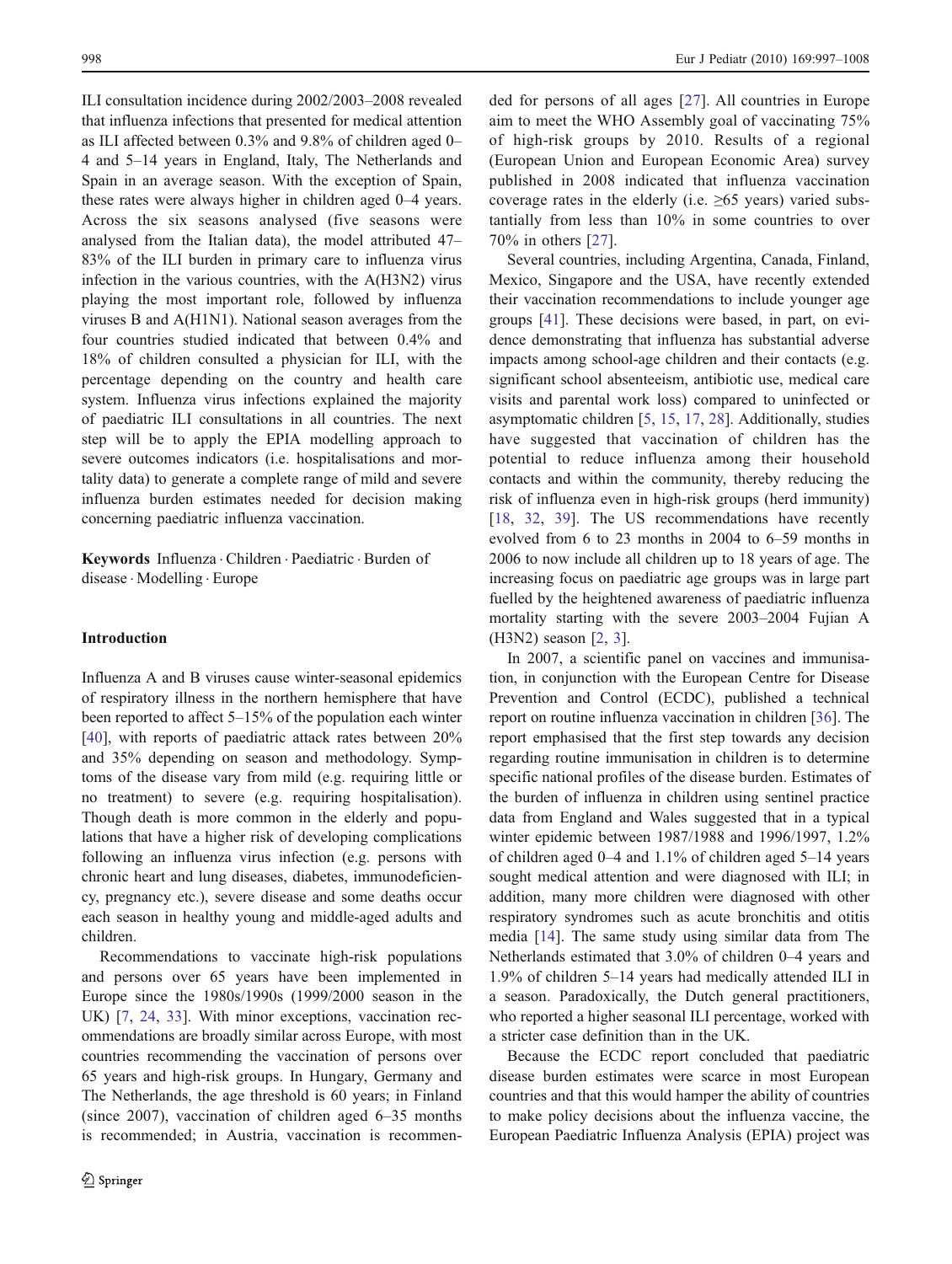created in 2008 to collect, analyse and present paediatric influenza burden data in countries across Europe. The approach taken by EPIA was to base the modelling on the robust virological and epidemiological surveillance networks in European countries to generate country-specific disease burden estimates for mild illness (ILI), severe illness (e.g. pneumonia hospitalisations) and mortality. Here, we present the EPIA project, its methods, planned studies and results so far.

# The EPIA project

#### Background

Table [1](#page-3-0) outlines the different types of data that have been (or will be in the future) collected by EPIA. The project was formed around the European Influenza Surveillance Scheme (EISS) [[10\]](#page-10-0), and the first modelling work has centred on the ILI data and virological data collected by this network from 1996 up to 2008. Both the ILI and virological data were collected weekly for the winter periods (i.e. seasons) from week 40 (October) to week 20 (May) of the following year. Data have been collected according to a case definition (in most countries), and the sentinel physicians took nose/throat swabs from a selection of their patients and sent the specimens to their National Influenza Centre to validate the clinical reports made by the sentinel physicians and to determine virus characteristics (i.e. (sub)type) which might impact the severity of disease and extent of virus circulation (e.g. Arkema et al. [\[1](#page-10-0)]). While multiple ILI consultations in the context of a single episode are not reported by physicians, multiple episodes for the same patient are reported on occasion but would likely represent a small effect on the incidence estimates reported in the current study.

The virological data were obtained from weekly sentinel and non-sentinel reports from National Influenza Centres, with the sentinel data coming from the sentinel surveillance systems and the non-sentinel specimens coming from other sources (e.g. hospital and peripheral diagnostic laboratories). As most sentinel specimens have been tested for influenza and RSVs, with the exception of Spain, the National Influenza Centres provide weekly data on both viruses. Within three of the four country datasets (England, The Netherlands and Spain), the majority of the RSV data were non-sentinel in nature (in The Netherlands and Spain, these data were obtained from separate surveillance systems: the Dutch Working Group on Clinical Virology in The Netherlands and the Microbiological Information System in Spain), but valid inclusion was assumed based on published reports of these isolates being derived from mostly children [\[14](#page-10-0), [16](#page-10-0), [38](#page-11-0)]. Laboratories within the EISS system regularly participated in quality control assessments reported elsewhere [[25,](#page-10-0) [26\]](#page-10-0). RSV is a virus that often represents a confounding variable in influenza research of this type as its resulting infection can produce similar symptoms and the virus often circulates in a seasonal pattern along with influenza viruses [\[11\]](#page-10-0). Whilst the ILI data are age specific  $(0-4, 5-14, 15-64, 65+)$ , the virological data were only available for all ages; for the purpose of EPIA modelling, we have assumed that all-age epidemic patterns for influenza virus and RSV detections are representative of epidemic patterns (intensity and duration) in the paediatric age groups, a generally accepted method within this area of research (e.g. [[13](#page-10-0), [14](#page-10-0), [19,](#page-10-0) [30\]](#page-11-0)).

To estimate the contribution of moderate and severe outcomes due to influenza virus and RSV infections, EPIA is also collecting weekly or monthly hospital (and, in the case of Denmark, emergency department) discharge data from each country. To this end, EPIA has developed a list of influenza-relevant ICD-9 and ICD-10 code ranges and submitted requests for extraction of data, stratified by up to 24 age groups. These ICD-coded definitions are also being used to obtain mortality data from each country. The current study focuses entirely on the modelled burden of physician-intended ILI in children (in the outpatient setting). Analyses of inpatient and mortality data will be published separately.

#### Participating countries

All European countries are invited to participate in the EPIA project provided they have several years of virological data (weekly counts of subtyped influenza viruses and RSVs) and data from at least one outcome of interest; for example, ILI or inpatient data. Currently, the following seven countries participate in the EPIA project: Denmark, England, Finland, Italy, The Netherlands, Scotland and Spain. In this paper, we report results from a subset of EPIA member countries for which the ILI data and virology data had been obtained, cleaned, analysed and discussed with the country collaborators.

## Management and underlying sponsorship

The private–public EPIA collaborative project is funded by MedImmune, the wholly owned biologics business for AstraZeneca PLC. The project is being implemented by SDI, a US market insight and analytics firm that consolidates electronic healthcare data (e.g. RSV surveillance in the USA [[4\]](#page-10-0)) for clients in the private and public sectors. The partner, NIVEL, is located in The Netherlands and is a not-for-profit research foundation. NIVEL is responsible for coordinating EPIA activities in Europe based on its experience with the coordination of the EISS from November 1999 to September 2008 [\[10](#page-10-0)].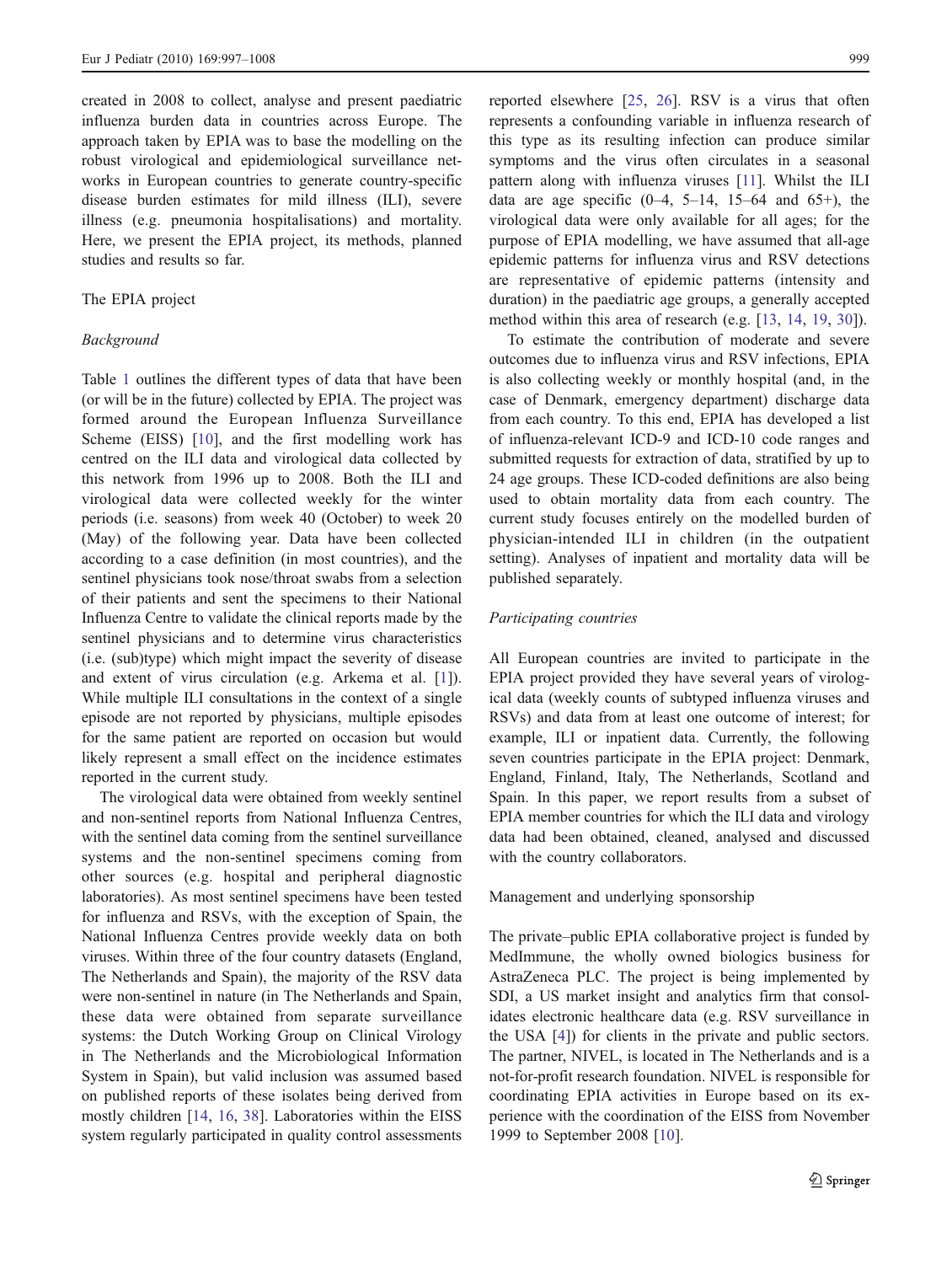<span id="page-3-0"></span>Table 1 Data types collected by EPIA for disease and pharmacoeconomic burden estimation

Weekly outpatient visits from sentinel physicians (ILI data)

Weekly virological data from sentinel and non-sentinel sources (influenza and RSV data)

Weekly or monthly hospitalisation data: pneumonia, sepsis and more; outcomes may include numbers of visits, hospital days and the cost of the event

Weekly or monthly emergency department data

Weekly or monthly antibiotic utilisation data

Weekly or monthly mortality data: influenza and pneumonia, sepsis and more

Age strata <3, 3–5, 6–12 months; 1, 2, 3, 4, 5–9, 10–14, 15–19, 20–24, 25–29, 30–34, 35–39, 40–44, 45–49, 50–54, 55–59, 60–64, 65–69, 70– 74, 75–79, 80–84, ≥85 years old

EPIA ensures that the research, analysis and results are clearly independent of its underlying sponsor through the following measures:

- 1. SDI, NIVEL and MedImmune have signed a Memorandum of Understanding which ensures that Med-Immune is not involved in the study design, analysis, publication (aside from pre-publication review of the final manuscript) or management of the EPIA project (http://www.nivel.eu/epia/).
- 2. An independent Steering Committee (see below) has been established to supervise the EPIA project and ensure, that the Memorandum of Understanding is followed.
- 3. Documents detailing the guiding principles enumerated in Box 1 were agreed upon by EPIA members. These principles clearly define the operating procedures with respect to data analyses, authorship, data ownership and conflict resolution.

The EPIA Steering Committee is comprised of five persons from various European Union Member States representing the following fields: influenza researchers, paediatricians, epidemiologists and virologists. In addition, a liaison from ECDC participates in Steering Committee and member meetings.

Box 1 Guiding principles of the European Paediatric Influenza Analysis project

## Guiding principles

- Data ownership/sharing is decided by members or according to rules of data sources (e.g. private sector data)
- EPIA is open to all countries in Europe
- Models are shared with national collaborators
- Multi-country and national publications are supported
- EPIA is a publication-driven project

• EPIA is a research project, not a surveillance project

● A Memorandum of Understanding between the sponsor and the project managers ensures the sponsor does not influence data analysis or interpretation

- The sponsor does not have access to the EPIA data
- The project is guided by an independent Steering Committee

#### **Methods**

Description of data and data sources utilised in the current study

The underlying surveillance effort for each country is described here; the ILI case definitions are tabulated below (Table [2](#page-4-0)).

England The Royal College of General Practitioners Weekly Returns Service (WRS) includes approximately 500 general practitioners (GPs) covering 1.8% of the entire population and is representative of age, sex, socioeconomic status and ethnicity [\[12](#page-10-0)]. During winter, network GPs are asked to collect nasal/nasopharyngeal specimens from a sample of ILI patients for virological testing. Over each of the last five winters approximately 1,000 samples have been submitted for virological determination. The WRS collects incident case data from age- and gender-specific defined populations for all diagnoses including ILI. Participating doctors are given guidance on diagnosing specific diseases but are asked to record the diagnosis using the diagnostic term most appropriate to the clinical presentation.

Italy The Italian epidemiological surveillance network consists of 762 sentinel GPs and 213 paediatricians reporting ILI cases on a weekly basis during the winter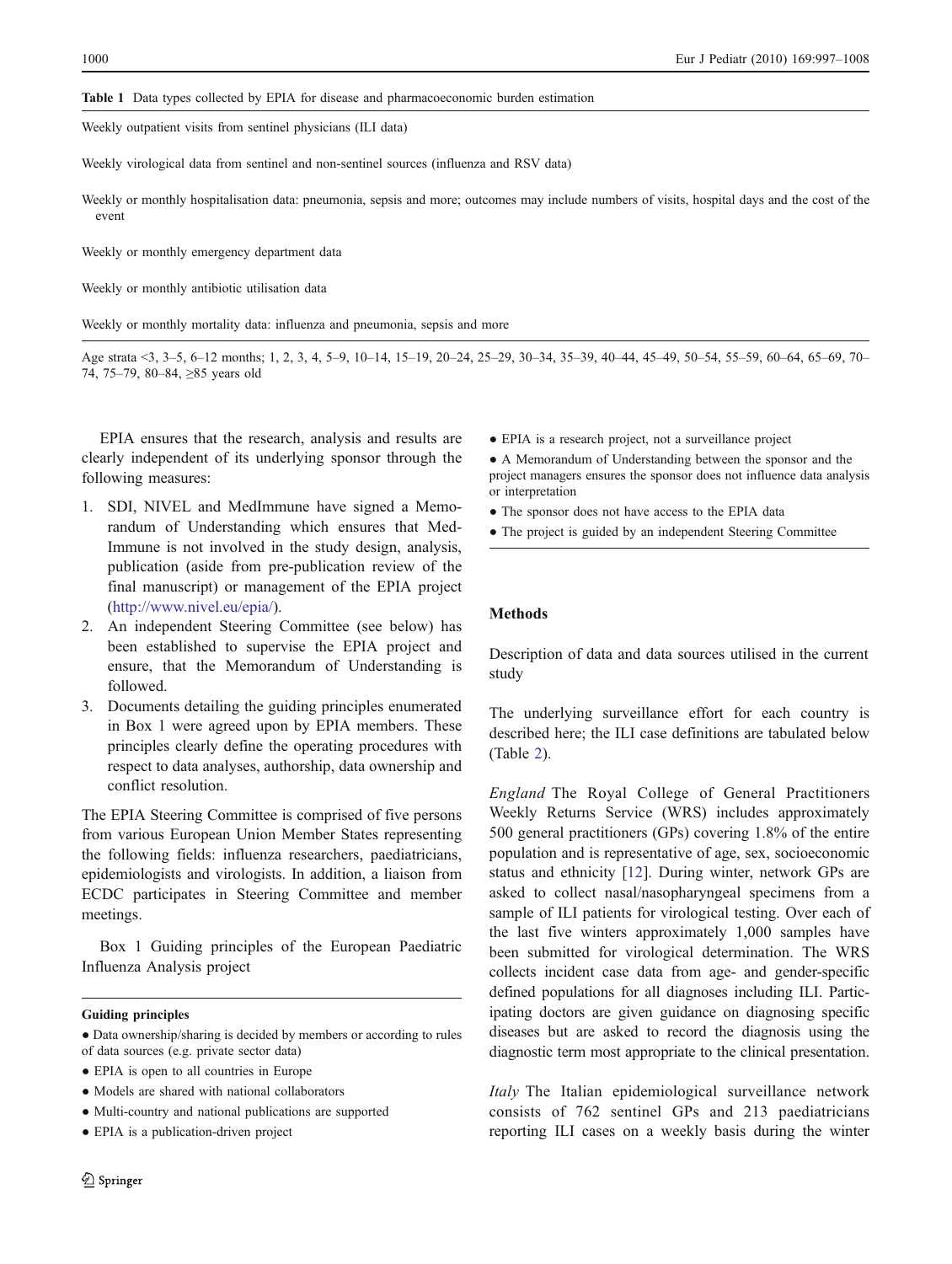| Surveillance network | Case definition                                                                                                                                                                                                                                                                                                                                                                                                                                                                                               |  |  |  |  |  |  |
|----------------------|---------------------------------------------------------------------------------------------------------------------------------------------------------------------------------------------------------------------------------------------------------------------------------------------------------------------------------------------------------------------------------------------------------------------------------------------------------------------------------------------------------------|--|--|--|--|--|--|
| England              | No absolute case definition but physicians are advised to include illness with a sudden onset, fever or<br>feverishness, one or more respiratory and one or more systemic symptom (e.g. headache, muscle pains)                                                                                                                                                                                                                                                                                               |  |  |  |  |  |  |
| Italy                | Sudden onset of symptoms, with temperature $>38^{\circ}$ C, plus at least one of the following systemic symptoms:<br>headache, malaise, chills, sweats, fatigue; plus at least one respiratory symptom (cough, sore throat, or<br>nasal obstruction)                                                                                                                                                                                                                                                          |  |  |  |  |  |  |
|                      | Note: In very young children, physicians are advised to consider that (1) they are not able to describe<br>symptoms and often have nonspecific signs such as: irritability, anorexia, crying; (2) vomiting and<br>diarrhoea are common symptoms in neonates, while fever is uncommon; (3) conjunctivitis is often<br>associated with influenza in pre-school children; and (4) in children between 1 and 5 years of age,<br>the most important influenza symptoms are fever with laryngitis and/or bronchitis |  |  |  |  |  |  |
| The Netherlands      | An acute onset (at most a prodromal stage of 3 to 4 days), accompanied by a rise in rectal temperature of<br>$>38^{\circ}$ C, and at least 1 of the following symptoms: cough, coryza, sore throat, frontal headache, retrosternal<br>pain, myalgia                                                                                                                                                                                                                                                           |  |  |  |  |  |  |
| Spain                | At least 4 of the following characteristics in the context of an influenza epidemic (6 criteria are needed in the<br>absence of an influenza epidemic): acute onset (within 12 hours), cough, fever, chills, prostration and<br>weakness, myalgia or general pain, rhinitis, pharyngitis, contact with a case                                                                                                                                                                                                 |  |  |  |  |  |  |

<span id="page-4-0"></span>Table 2 Case definitions of influenza-like-illness employed by EPIA countries included in this paper

season, representing 2% of the population, representative for age, geographic distribution and urbanisation level. Each participating doctor is given instructions on which day to take the swabs; they collect samples from the first ILI cases observed during the pre-specified days. The average number of samples collected since 2000 was 2,500 per season.

The Netherlands The Dutch network consists of approximately 65 GPs (across 45 practices) covering about 1% of the total population, which is representative of age, sex, geographic distribution and urbanisation level. During winter, sentinel GPs are asked to collect nasal/nasopharyngeal specimens from randomly selected patients with ILI for virological testing. These physicians are asked to collect specimens from at least two patients per week preferentially including one younger than 10 years of age, irrespective of symptom severity. Network-wide averages of approximately 20 specimens are collected every week during the season.

Spain The Spanish Influenza Sentinel Surveillance System consists of about 497 GPs and 171 paediatricians covering approximately 2% of the national population and is representative of age, sex and urbanisation level. During winter, sentinel GPs and paediatricians collected nasal/nasopharyngeal specimens from a subset of ILI patients, yielding about 35 samples per week for virological testing [[23](#page-10-0)].

#### Modelling

A direct assessment of the influenza disease burden is not possible because influenza virus infection is rarely confirmed by laboratory testing and because a triggering influenza virus infection may have resolved by the time a patient presents with secondary complications (e.g. bacterial pneumonia). Instead, inferential statistical methods (e.g. regression modelling) and outcome data (e.g. physician consultations diagnosed as ILI) are commonly used to estimate the seasonal disease burden specific to influenza virus infection (i.e. to understand how ILI rates vary with any one of the independent viral variables).

Modelling the paediatric burden of influenza is further complicated by the concurrent impact of other important respiratory pathogens, especially RSV, which often cocirculates with influenza viruses during winter months. Importantly, the model is capable of estimating the contribution of influenza virus infection to physicians' ILI consultation incidence while controlling for the effects of RSV on the dependent variable (i.e. weekly ILI rate). The model was created to estimate the seasonal influenza burden in paediatric age groups; in this paper, data for children 0–4 and 5–14 years of age are presented. However, the model may also be applied to adult age groups and could also be used to generate burden estimates for the ongoing 2009 A(H1N1) pandemic in near real time for medically attended illness (e.g. ILI, pneumonia and/or influenza).

Four participating countries with readily available ILI and linked virologic data needed for the modelling were used to develop the multiple regression model employed in the current study. All available seasons where virological data were stable (i.e. seasons with simultaneous surveillance of both influenza virus and RSV) were analysed. Additionally, two sensitivity analyses were conducted. The first analysis was undertaken to investigate the consequence of overlapping RSV and influenza epidemics by restricting the Dutch data to three seasons (2002–2005) where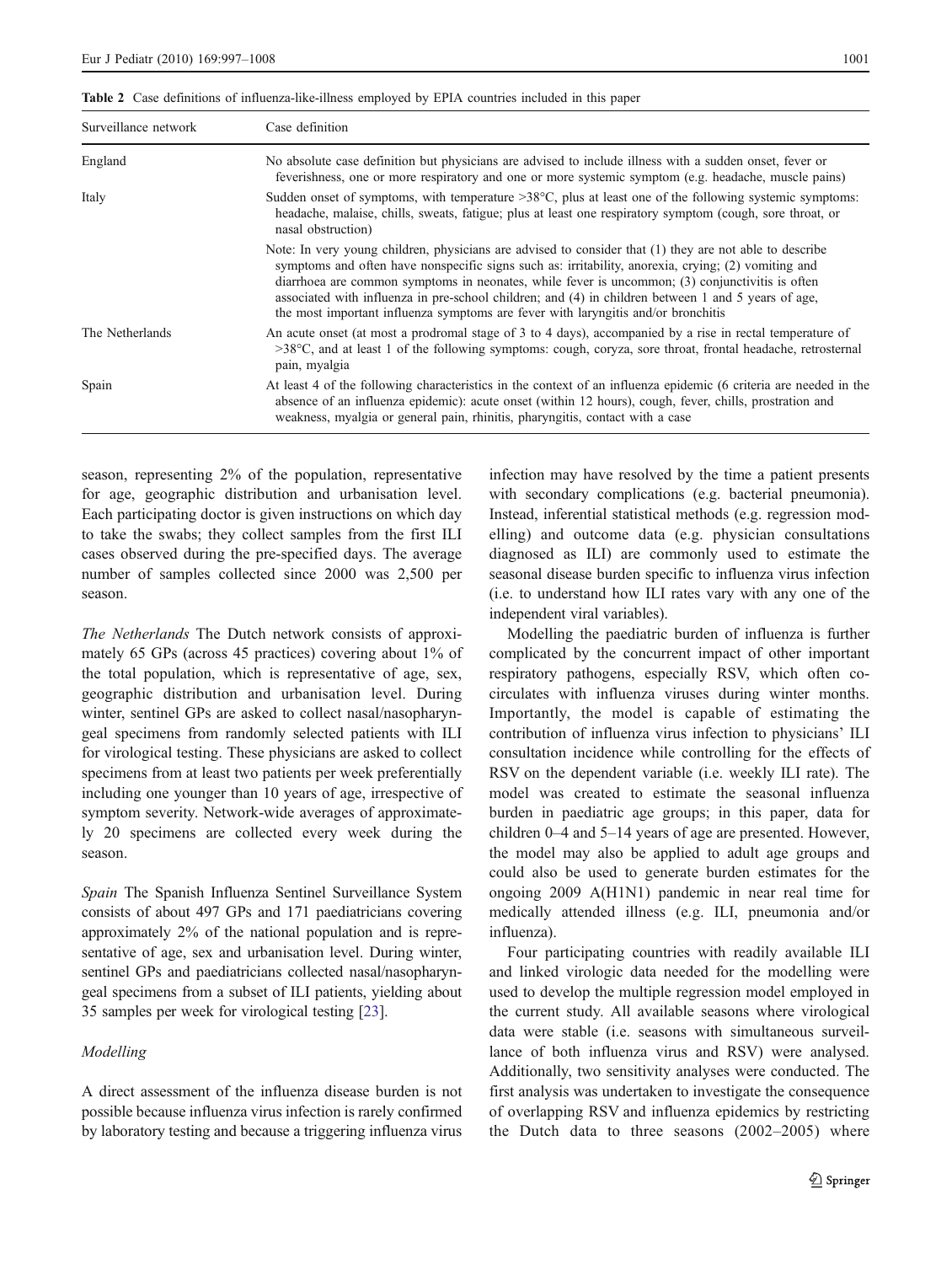epidemics of influenza and RSV did not occur simultaneously. The second sensitivity analysis was conducted to assess the effects of incomplete RSV virology data on model estimates of ILI attributed to RSV by restricting the Italian data to THE two seasons (2005–2007) which contained the majority of RSV-positive test reports. In the next phase of the project, EPIA collaborators will apply the model to data from moderate and severe outcomes (e.g. hospitalisation and mortality), while modifying the regression equation to account for secular and seasonal patterns in the data. The influenza burden estimates derived from the model will then be applied in the pharmacoeconomic analysis, enabling elucidation of the financial consequences of the disease.

A multiple linear regression model approach was generated in both SAS (the GENMOD procedure) and Stata (the GLM command) [\[34](#page-11-0), [35\]](#page-11-0) formats and shared with EPIA member countries along with the offer of statistical and publishing support. The goal is for the individual countries to carry out subsequent national analyses (using their country-specific data) and publish the results. The modelling approach described below was chosen to capitalise on the existing viral surveillance data and to allow for investigation of individual virus (sub)types. Its basic form is:

$$
\text{ILI rate}_{t} = \beta 0 + \beta 1 \times \text{RSV}_{t} + \beta 2 \times \text{InfA(H3N2)}_{t} + \beta 3
$$

$$
\times \text{InfA(H1N1)}_{t} + \beta 4 \times \text{InfB}_{t}
$$

where the ILI rate is the population incidence of ILI and the index  $t$  represents the running week during the study period. The term β0 represents a constant (assumed stable across the time period of study) and  $\beta$ 1– $\beta$ 4 the regression coefficients for each of the pathogens RSV, influenza A (H3N2), A(H1N1) and influenza B.

The initial model was applied to each country and age strata utilising weekly counts (versus percent of positives, which typically plateaus for many weeks during an epidemic and therefore does not always reflect virus peaks) of positive tests for each of the virus types and subtypes (influenza B, A(H3N2), A(H1N1) and RSV). When one of these terms was not statistically significant ( $p$  value  $>0.2$ ) in the model or if the coefficient was negative (suggesting the pathogen prevented ILI and thus not biologically plausible), the term was omitted from the final model.

Model fit and attribution of ILI to each pathogen

The model-predicted and observed weekly ILI rates were compared, and for most age groups and countries, the visual fit of the model, in terms of tracking peaks, was satisfactory (see Fig. [1\)](#page-6-0). Additional regression analyses revealed that the modelled ILI values predicted the observed ILI values reasonably well (average  $R^2$  value across all countries and age groups was 0.65; average standard deviation was 0.07). The weekly attribution of ILI rate to each pathogen was generated by multiplying each regression coefficient by its corresponding weekly virus count. We interpret the constant  $\beta$ 0 to indicate the variability caused by respiratory pathogens other than influenza and RSV combined with measurement error.

Finally, we computed the seasonal attribution by summing the attribution components of each pathogen from week 40 to week 20 of the following year. The percentage of ILI attributed to each virus was calculated using the predicted sum of ILI across the winter weeks as the denominator. The goal of the modelling was to determine the burden of influenza across seasons, age groups and countries; the RSV term in the model controls for the simultaneous contribution of RSV to the ILI signal.

# Results

The results presented in this section are reported as averages across seasons, within each country and age group. Results from individual seasons are reported in Table [3.](#page-7-0)

England An average of 581 per 100,000 children aged 0–4 visited a physician for ILI each season during 2002–2008. The model attributed an average of 56% of these consultations (354 per 100,000) to influenza viruses and 16% (83 per 100,000) to RSV. The remaining 28% of ILI rate was unaccounted for by the model (see Fig. [1](#page-6-0) for graphical depiction of the results from this age group). For children aged 5–14 years, 409 per 100,000 consulted a physician for ILI during an average season. The model attributed 77% of these ILI visits (i.e. 315 per 100,000) to influenza viruses and 11% (43 per 100,000) to RSV, while an average 13% was unattributed by the model.

Italy The Italian study period was, at first, limited to 2004– 2007 to ensure adequate RSV surveillance data. When the RSV terms did not contribute significantly to the model  $(p>0.2$  for both paediatric age groups), the analyses were expanded to include 2003–2008, for which subtyped influenza surveillance data were available. Results of the Italian sensitivity analysis also yielded non-significant RSV terms.

Across these five seasons, an average of 17,748 per 100,000 children aged 0–4 (18%) visited their physician for ILI; the model attributed 52% of these visits to influenza virus types A and B combined, corresponding to 9.8% of all children aged 0–4 years. The remaining 48% of ILI was unattributed by the model (see Fig. [1](#page-6-0)). Within the 5–14-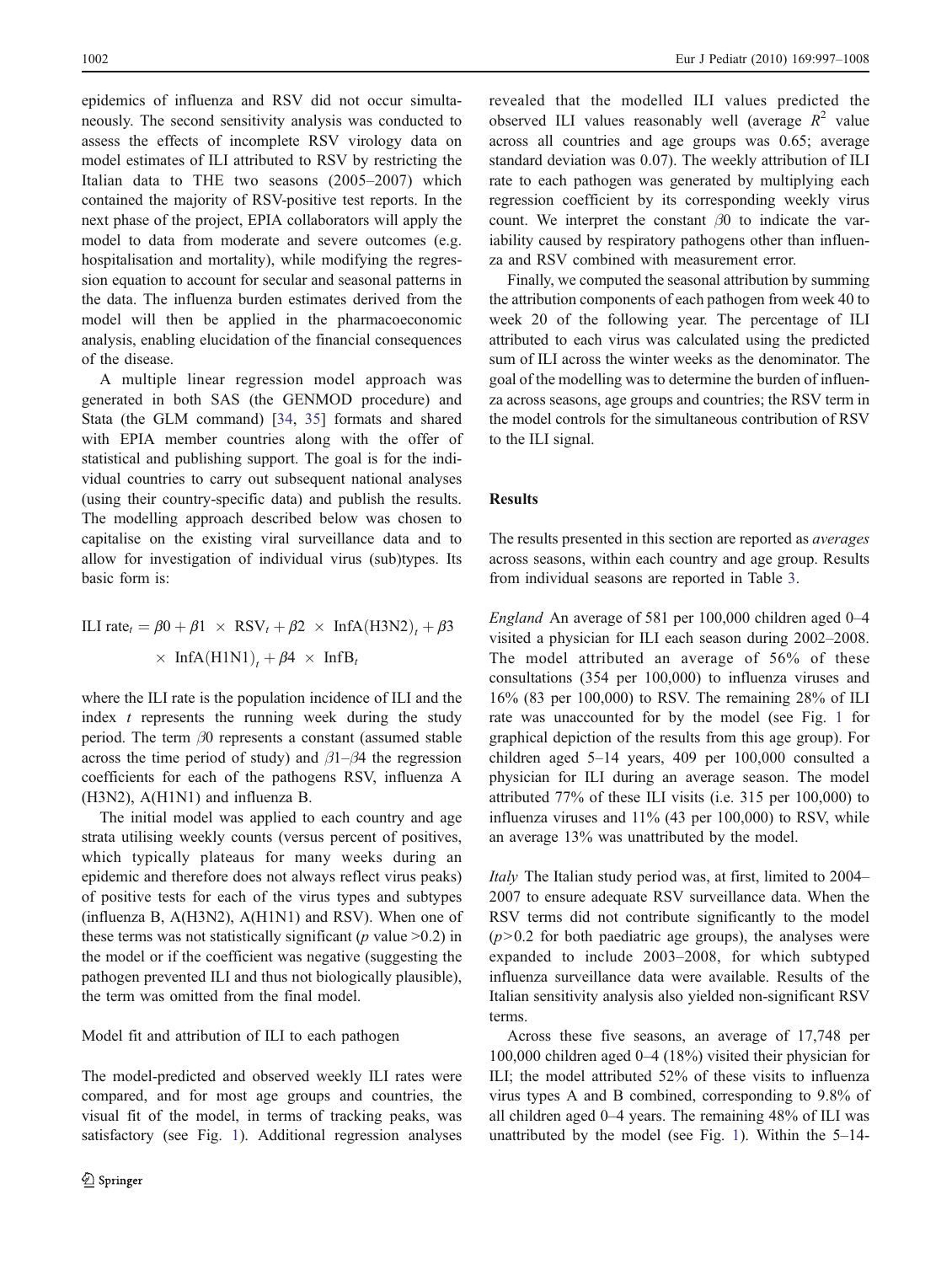<span id="page-6-0"></span>

Fig. 1 Observed and predicted physician consultations for ILI by country. In countries where RSV contributed significantly to the observed ILI rate (i.e. England and The Netherlands; *upper portion of figure*), influenza viruses were grouped together

year-old group, an average of 13% of children visited their physician for ILI. The model attributed 63% of these visits (i.e.  $8,915$  per  $100,000$  or  $8.9\%$  of the population) to influenza virus types A and B combined, while the remaining ILI variance was unexplained by the model.

The Netherlands During the six seasons 2002–2008, an average of 1,973 per 100,000 children aged 0–4 years consulted their physician for an ILI. The model attributed 47% (i.e. 925 per 100,000) of ILI to influenza virus and 20% (i.e. 382 per 100,000) to RSV, while 33% was unattributed (see Fig. 1). A winter average of 970 per 100,000 Dutch children aged 5–14 years visited their physician for ILI. The model attributed 62% (i.e. 632 per 100,000) of the ILI consultations to influenza virus and 13% (i.e. 121 per 100,000) to RSV. An average 25% ILI variance was unattributed.

Results of the Dutch sensitivity analysis revealed that of the 1,358 per 100,000 ILI visits within the 0–4-year-old

group, the model attributed 70% (i.e. 964 per 100,000) visits to influenza, 13% (i.e. 170 per 100,000) to RSV and 17% to other factors. Within the 5–14-year-old group, there was an average 852 ILI visits per 100,000 children. Of these visits, the model attributed 78% (i.e. 676 per 100,000) to influenza. RSV did not contribute significantly to the model  $(p=0.4)$ , and 22% of ILI was unattributed.

Spain During 2002–2008, there was a seasonal average of 2,686 per 100,000 children aged 0–4 years who sought medical attention for ILI. The model attributed 80% of these cases (2,156 per 100,000) to influenza virus types A and B. RSV was not a significant factor in the model  $(p=$ 0.37) and 20% of ILI was unattributed (see Fig. 1). For the 5–14-year-olds, 3,558 per 100,000 children visited their physician with ILI. The model attributed 83% (i.e. 2,955 per 100,000) of the ILI cases to influenza. RSV was not a significant term in the model ( $p=0.23$ ), and 17% of the ILI variance was unattributed.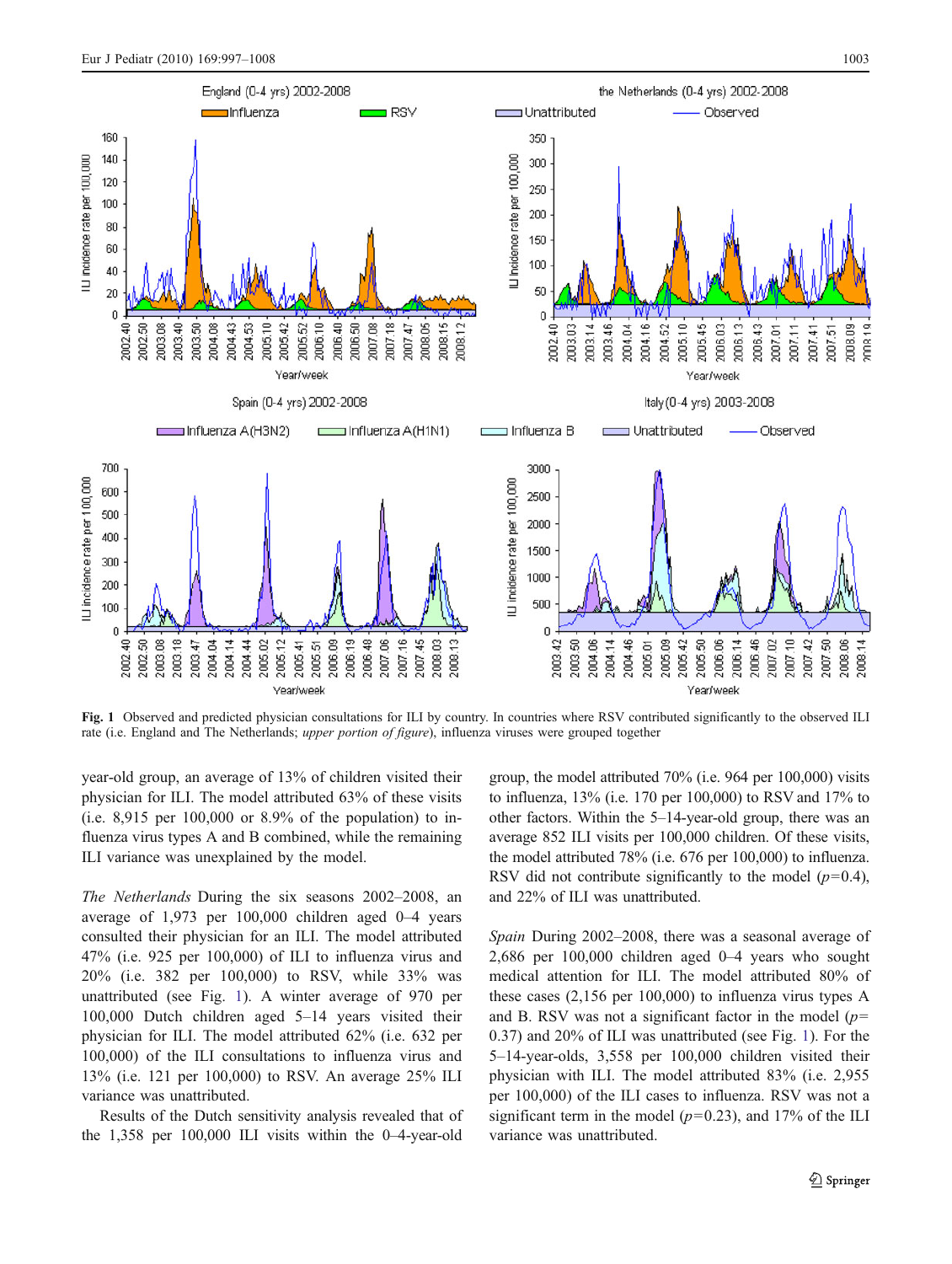<span id="page-7-0"></span>Table 3 Seasonal incidence rates of observed ILI consultations and rates attributed to influenza and RSV by country and age group (per 100,000) children)

|                              | Observed ILI  |              | Influenza A(H1N1) |                  | Influenza A(H3N2) |              | Influenza B   |              | <b>RSV</b>  |              |
|------------------------------|---------------|--------------|-------------------|------------------|-------------------|--------------|---------------|--------------|-------------|--------------|
|                              | $0 - 4$ years | $5-14$ years | $0 - 4$ years     | $5-14$ years     | $0-4$ years       | $5-14$ years | $0 - 4$ years | $5-14$ years | $0-4$ years | $5-14$ years |
| England <sup>a</sup>         |               |              |                   |                  |                   |              |               |              |             |              |
| 2002-2003                    | 681           | 480          | n.c.              | n.c.             | 94                | 51           | 67            | 161          | 93          | 48           |
| 2003-2004                    | 1,140         | 485          | n.c.              | n.c.             | 700               | 381          | 7             | 17           | 79          | 41           |
| 2004-2005                    | 711           | 414          | n.c.              | n.c.             | 316               | 172          | 35            | 84           | 81          | 42           |
| 2005-2006                    | 490           | 593          | n.c.              | n.c.             | 141               | 77           | 140           | 337          | 86          | 44           |
| 2006-2007                    | 306           | 298          | n.c.              | n.c.             | 465               | 253          | $\tau$        | 16           | 60          | 31           |
| 2007-2008                    | 160           | 186          | n.c.              | n.c.             | 17                | 9            | 137           | 330          | 97          | 50           |
| Italy <sup>b</sup>           |               |              |                   |                  |                   |              |               |              |             |              |
| 2003-2004                    | 14,522        | 10,338       | 251               | 153              | 4,280             | 4,252        | 1,018         | 1,057        | n.s.        | n.s.         |
| 2004-2005                    | 23,242        | 20,608       | 2,303             | 1,400            | 6,943             | 6,898        | 10,302        | 10,702       | n.s.        | n.s.         |
| 2005-2006                    | 11,347        | 7,927        | 3,513             | 2,135            | 551               | 547          | 2,810         | 2,919        | n.s.        | n.s.         |
| 2006-2007                    | 19,066        | 12,780       | 5,117             | 3,110            | 4,664             | 4,634        | 1,466         | 1,523        | n.s.        | n.s.         |
| 2007-2008                    | 20,562        | 15,546       | 1,554             | 945              | 156               | 155          | 3,991         | 4,145        | n.s.        | n.s.         |
| The Netherlands <sup>c</sup> |               |              |                   |                  |                   |              |               |              |             |              |
| 2002-2003                    | 855           | 676          | 28                | n.s.             | 286               | 197          | 246           | 190          | 251         | 79           |
| 2003-2004                    | 1,510         | 697          | $\boldsymbol{0}$  | n.s.             | 734               | 505          | 15            | 12           | 332         | 105          |
| 2004-2005                    | 1,710         | 1,183        | 83                | n.s.             | 641               | 442          | 558           | 431          | 363         | 115          |
| 2005-2006                    | 2,472         | 1,374        | 7                 | n.s.             | 313               | 215          | 714           | 551          | 474         | 150          |
| 2006-2007                    | 2,148         | 787          | 50                | n.s.             | 547               | 377          | 25            | 19           | 415         | 131          |
| 2007-2008                    | 3,142         | 1,104        | 192               | n.s.             | 51                | 35           | 1,061         | 819          | 457         | 144          |
| Spain <sup>d</sup>           |               |              |                   |                  |                   |              |               |              |             |              |
| 2002-2003                    | 1,842         | 4,075        | 405               | 293              | 37                | 47           | 633           | 1,398        | n.s.        | n.s.         |
| 2003-2004                    | 2,919         | 3,130        | $\boldsymbol{0}$  | $\boldsymbol{0}$ | 1,544             | 1,950        | 3             | $\tau$       | n.s.        | n.s.         |
| 2004-2005                    | 3,121         | 4,176        | 20                | 15               | 1,968             | 2,486        | 307           | 678          | n.s.        | n.s.         |
| 2005-2006                    | 2,396         | 3,278        | 785               | 568              | 173               | 219          | 595           | 1,314        | n.s.        | n.s.         |
| 2006-2007                    | 2,552         | 2,996        | 112               | 81               | 2,915             | 3,682        | 242           | 534          | n.s.        | n.s.         |
| 2007-2008                    | 3,283         | 3,694        | 1,719             | 1,243            | 52                | 65           | 1,425         | 3,148        | n.s.        | n.s.         |

N.B., each winter season was defined as week40 (October) to week20 (May of the following year)

n.c. negative regression coefficient, n.s. non-significant

<sup>a</sup> Population of English children 0–4 years, 3.0 M; 5–14 years, 6.0 M [[29\]](#page-11-0)

<sup>b</sup> Population of Italian children 0–4 years, 2.7 M; 5–14 years, 5.5 M [\[11\]](#page-10-0)

c Population of Dutch children 0–4 years, 1.0 M; 5–14 years, 2.0 M [\[11\]](#page-10-0)

<sup>d</sup> Population of Spanish children 0–4 years, 2.2 M; 5–14 years, 4.1 M [\[11\]](#page-10-0)

## Discussion

This paper outlines the design of the EPIA project, the modelling approach, and provides initial modelling results of the burden of medically attended influenza illness in four member countries and for two paediatric age groups. Across the four countries and two age groups investigated in this study, the total ILI burden varied widely between countries, with seasonal averages between 0.4% and 18% (mean=5.2%; median=2.4%) of the populations studied. Influenza epidemics were responsible for most of these ILI events, with seasonal averages of 0.3–9.8% (mean=1.6%; median 3.3%) observed across countries and age groups. Calculated ILI consultation incidences for the UK and The Netherlands were slightly lower than those reported previously over the period 1986–1997 [[14](#page-10-0)], which is in line with other reports of decreasing incidence of ILI in recent years [\[9](#page-10-0)]. With the exception of Spain, data from all countries revealed a higher incidence of influenza-attributed physician consultations in children aged 0–4 years. These findings are consistent with prior reports of younger children (e.g. infants and toddlers) bearing the highest influenza burden [\[9](#page-10-0)].

As seen in Table 3, the results presented from the current study reflect considerable between-country variabil-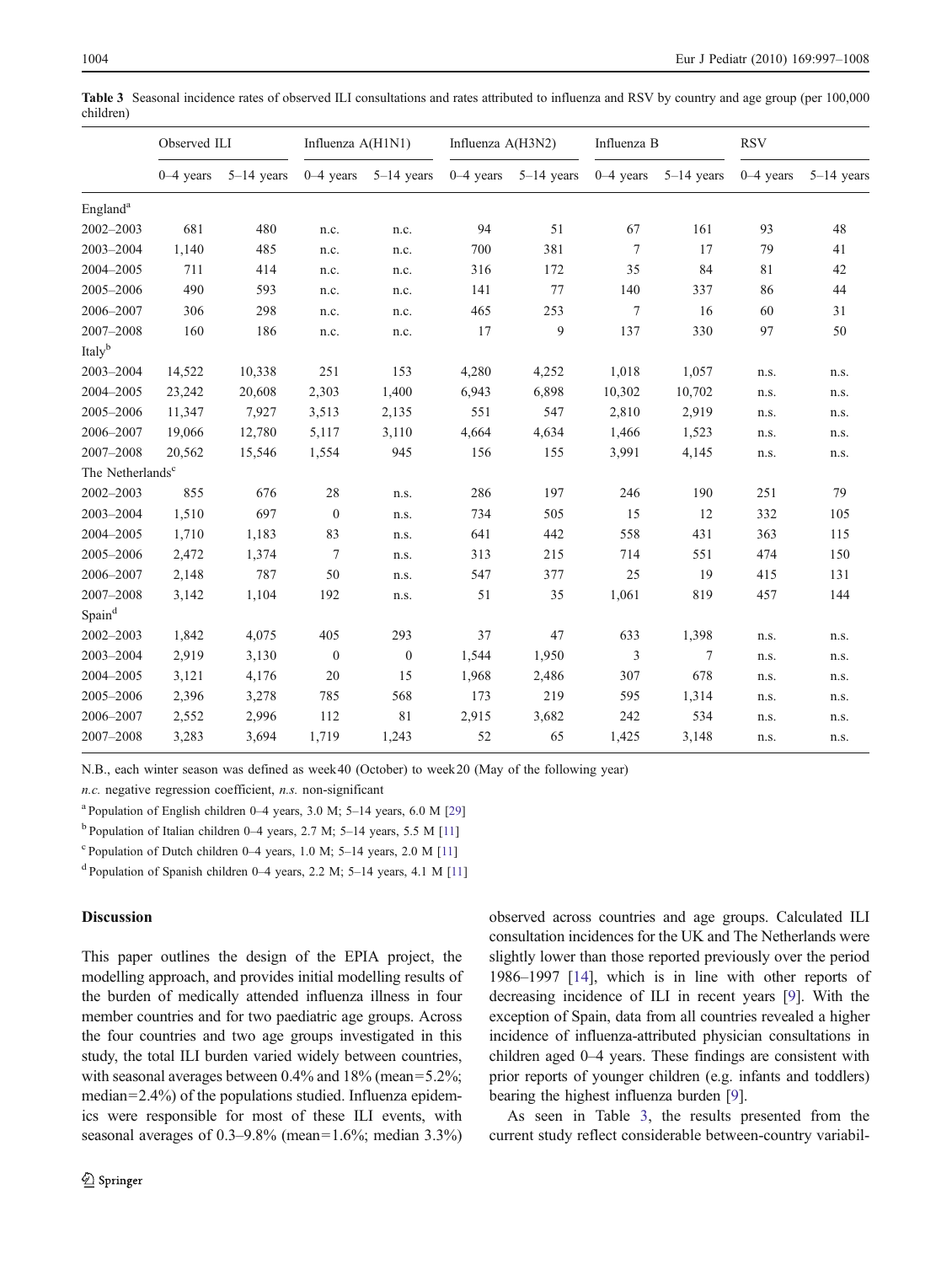ity in the burden of ILI that is attributed to influenza virus infections, with England having the smallest burden and Italy the highest. These international differences may be influenced by a number of factors. Case definitions, for example, vary between the countries studied (as a function of the fact that many national surveillance networks predate the establishment of the international EISS network). The number of symptoms required to diagnose a patient with ILI as well as specific symptoms themselves are not homogeneous across the countries analysed (i.e. fever is not necessary to diagnose ILI in all countries possibly allowing for a diagnosis in one country that would not otherwise be made in another). Many ILI symptoms are also subjective (e.g. weakness, myalgia, irritability) and diagnosed by self-report or parental reports, which may be sensitive to sociocultural differences between countries (e.g. the outlook of parents on what paediatric symptoms merit a visit to the doctor). Cultural and/or training differences may also play a role on the part of the diagnostician as well as adherence to case definitions. Health systems may also impact health-seeking behaviour through their funding structures, shortages of primary care physicians or other factors that could discourage patients from seeking care such as excessive waiting times, limited physician office hours or appointments.

Provision of primary care in paediatric populations may play a role in health-seeking behaviour as well. Paediatric primary care in Europe can be categorised into three distinct groups: (1) paediatrician-led, (2) GP-led and (3) a combination of the two [[22\]](#page-10-0). Two of the EPIA countries discussed (England and The Netherlands) represent the GPled primary care system, where GPs act as 'gatekeepers' to more specialised care, while Spain has a paediatrician-led system and Italy a combined system (young children are generally cared for by paediatricians while school-age children have the option to see either a paediatrician or a GP [[6](#page-10-0)]). Thus, our reported between-country differences are in agreement with more conservative health-seeking behaviour in GP-led primary care systems and far higher numbers of visits in the paediatrician-led systems. It is also important to note two specific points regarding the situation in Italy, where the highest ILI consultation rates were observed. There are more paediatricians in Italy than any other country in Europe, perhaps creating an environment where consulting a physician is easier for parents in this country compared to others. Additionally, there is a separate, more inclusive, case definition used to diagnose ILI in Italian children. Paediatric-specific ILI case definitions are not employed in the other countries studied.

The finding that an average (across countries and age groups) of 27% (range 13–48%) of the observed ILI incidence in children was not attributed to influenza or RSV by the model is in agreement with laboratory-based studies where, depending on the time point during winter, a varying proportion of ILI cases are determined to be due to respiratory pathogens other than influenza and RSV [[37\]](#page-11-0). Thus, pathogens including adenoviruses, metapneumovirus, parainfluenza viruses and Streptococcus pneumoniae may explain some of the residual (unexplained) ILI consultations. However, the importance of influenza driving the ILI signal was evident as the ILI peak always coincided with the peak incidence in influenza virus data. Ideally, it would be useful to expand the model to include additional pathogens.

The low average seasonal attribution to influenza A (H1N1) viruses in England and The Netherlands  $\leq 0.1\%$ compared to the range of 0.4% (5–14 years old in Spain) and 2.6% (0–4 years old in Italy)) may reflect its low circulation during the study period 2002–2008 in those countries. Interestingly, our model attributed a relatively small proportion of ILI visits to RSV—a proportion that dropped further in the Dutch data sensitivity analysis when limiting the model period to seasons with discrete (rather than overlapping) RSV and influenza epidemics. Thus, our modelling approach likely tended to overestimate the RSV contribution to outpatient ILI visits.

A direct comparison between previous reports and the current study is not straightforward as the methods employed, range of study years and the outcomes under study are not identical. For example, the study of Fleming et al. [\[13](#page-10-0)] was based solely on paediatric RSV and influenza during 1994–2000 and studied a more inclusive outcome, acute respiratory infections. The study of Pitman et al. [\[30](#page-11-0)] utilised (among other datasets) national laboratory data for several viruses from 1990 to 2004 and numbers of outpatient consultations for all acute respiratory infections recorded in the General Practice Research Database during the winter of 2002 to 2003. The study of Jansen et al. [\[20](#page-10-0)] utilised data from Dutch outpatients using a broader range of diagnoses that would not be captured in the ILI case definition, and utilised GP data from a single regional network rather than a national sentinel network. These three studies [[13,](#page-10-0) [20,](#page-10-0) [30](#page-11-0)] all found larger incidence rates of RSV, which emphasises that there is a need for data encompassing all acute respiratory infections (in order to capture more of the RSV burden), data which is not available in all but one of the EPIA countries (England) and as such could not be presented in this multi-country paper.

One additional limitation of EPIA between-country comparisons is that no standardised protocol was used in the national influenza surveillance systems in Europe; despite EISS collaborations since the 1990s [\[1](#page-10-0)], the surveillance systems in each country have a different history, meaning that each country uses a different case definition and different types of reporting physicians (see Table [1\)](#page-3-0), providing multiple opportunities for potential bias in estimated incidence rates. Efforts to harmonise the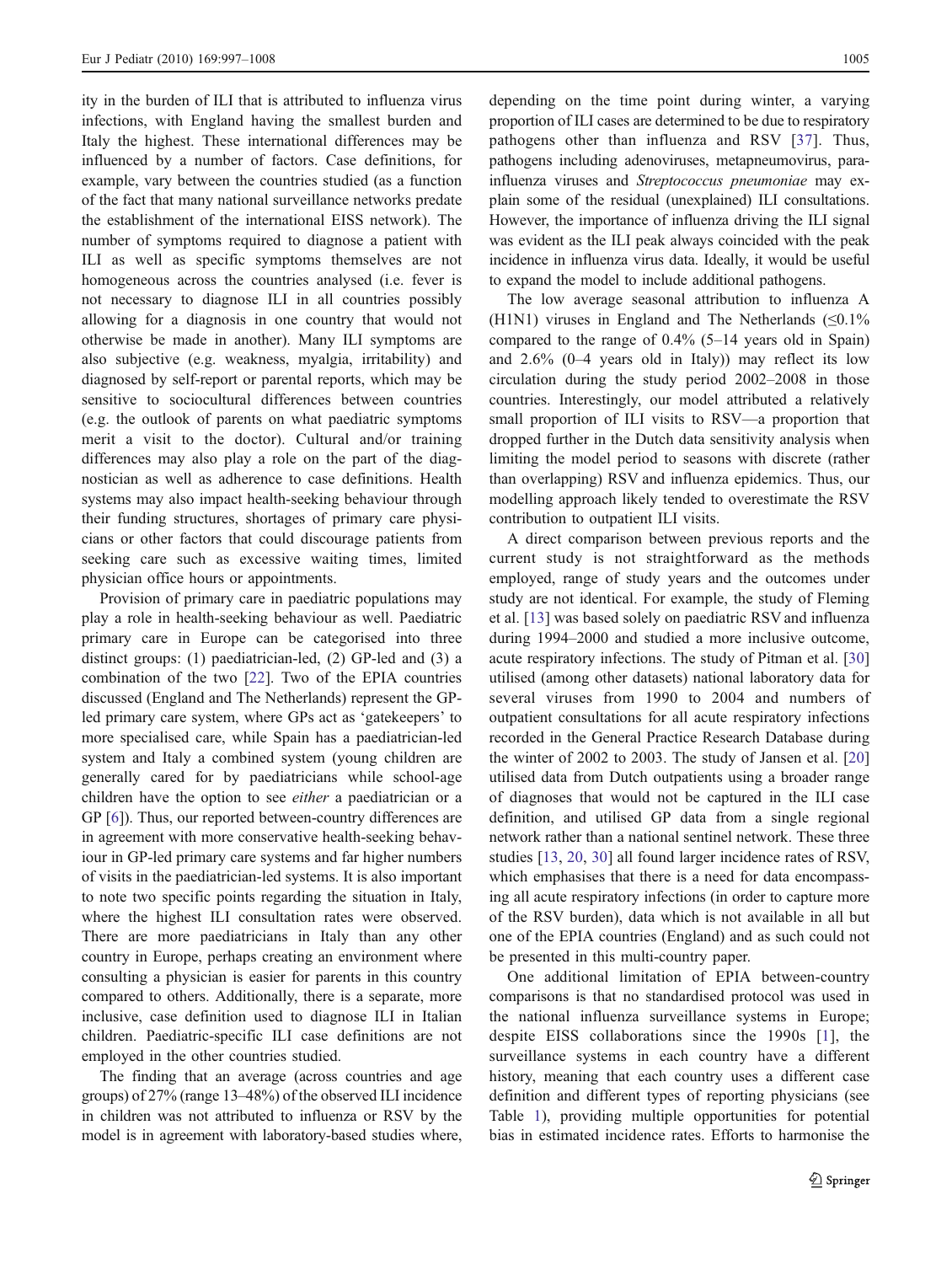surveillance systems were initiated by the EISS project (e.g. age groups and virological swabbing forms [\[1\]](#page-10-0)), but differences remain and these almost certainly affect the incidence estimates. Because of this, we have chosen to present results by country and not for all countries grouped together.

With the modelling approach firmly established, the next steps for EPIA will be to extend the analysis to consider more severe outcomes of paediatric influenza, such as hospitalisations and deaths. Also, EPIA plans a number of special subset studies to investigate the consequence of different ILI case definitions in different countries, and the introduction of more viral respiratory pathogens into the model. Furthermore, an expanded age group analysis will be done to study the influenza versus RSV burden in infants. Finally, the emergence of the pandemic A(H1N1) swine-origin influenza virus in the spring of 2009 may inspire countries to use the EPIA model to estimate, near real time, the burden of this emerging virus in the subsequent winters when co-circulation of seasonal influenza viruses and RSV may occur.

The models developed and applied in the EPIA project will facilitate research to derive country-specific results indicating the national burden of paediatric influenza disease in each of the member countries. The overall objective will be to publish this burden of disease data (including pharmacoeconomic analyses) to inform paediatric vaccination recommendations. These analyses concern a very large population in Europe, with more than 52 million inhabitants in the European Union being children aged 0–14 [[8](#page-10-0)]. Our results so far demonstrate that there was a substantial outpatient febrile respiratory disease burden in some countries of the European Union in an average season between the years of 2002 (2003 in Italy) and 2008: In Italy, 9% to 10% of all children aged 0–14 visited their physician with influenza; in Spain, 2–3%; and in England and The Netherlands, <1%.

It is important to bear in mind that our results represent an underestimate of the influenza burden for several reasons: (1) the outcome measured excludes cases of influenza that were treated in other settings (i.e. hospitals and emergency departments) or those that were not professionally attended to, and (2) not all influenza infections are diagnosed as ILI.

As national profiles of paediatric influenza disease burden are determined, new issues and knowledge gaps must be considered. The pharmacoeconomic impact (e.g. cost–benefit analyses) of implementing a new recommendation should be investigated in addition to programmatic issues including feasibility and sustainability (from both financial and logistical perspectives). Finally, although safety, tolerability and efficacy of currently licensed in-

fluenza vaccines have been established [[21\]](#page-10-0), post-licensure surveillance is crucial to monitor serious adverse events, coverage, effectiveness and the long-term effects on the population [\[8](#page-10-0), [31](#page-11-0)]. EPIA aims to provide some of the elements that will help support evidence-based decisions regarding influenza vaccination recommendations for children in Europe.

Acknowledgements We wish to thank Richard Pitman for his assistance developing the model and Marianne van der Sande for her comments to an earlier draft of the manuscript. We would also like to thank all of the physicians and virologists who collected, tested and reported the data used in the analyses and to all EPIA members and their associates for helping make this research possible.

Conflict of interest The EPIA project receives funding from MedImmune. W. John Paget, Catherine Balderston, Laurel Edelman, and Lone Simonsen receive funding from MedImmune via the EPIA project.

EPIA members (February 2010):

Denmark Steffen Glisman, Statens Serum Institut, Copenhagen Anne Mazick, Statens Serum Institut, Copenhagen Kare Molbak, Statens Serum Institut, Copenhagen Lars Nielsen, Statens Serum Institut, Copenhagen

England Alex Elliot, Health Protection Agency, Birmingham Douglas Fleming, Royal College of General Practitioners, Birmingham Rajinder Pnaiser, Royal College of General Practitioners, Birmingham John Watson, Health Protection Agency, London

Finland Timo Vesikari, University of Tampere Medical School, Tampere

Thedi Ziegler, National Public Health Institute, Helsinki

Italy Antonino Bella, Istituto Superiore di Sanita, Rome Isabella Donatelli, Istituto Superiore di Sanita, Rome Fabrizio Pregliasco, Università degli Studi di Milano, Milan Simona Puzelli, Istituto Superiore di Sanita, Rome

The Netherlands Gé Donker, Netherlands Institute for Health Services Research (NIVEL), Utrecht

Adam Meijer, National Institute of Public Health and the Environment (RIVM), Bilthoven

Marianne van der Sande, National Institute of Public Health and the Environment (RIVM), Bilthoven

Scotland Jim McMenamin, Health Protection Scotland, Glasgow Arlene Reynolds, Health Protection Scotland, Glasgow

Spain Pilar Pérez-Breña, Instituto de Salud Carlos III, Madrid Inmaculada Casas, Instituto de Salud Carlos III, Madrid Teresa Lopez Cuadrado, Instituto de Salud Carlos III, Madrid Salvador de Mateo, Instituto de Salud Carlos III, Madrid Amparo Larrauri, Instituto de Salud Carlos III, Madrid Raul Ortiz de Lejarazu Leonardo, Centro Nacional de Gripe, Valladolid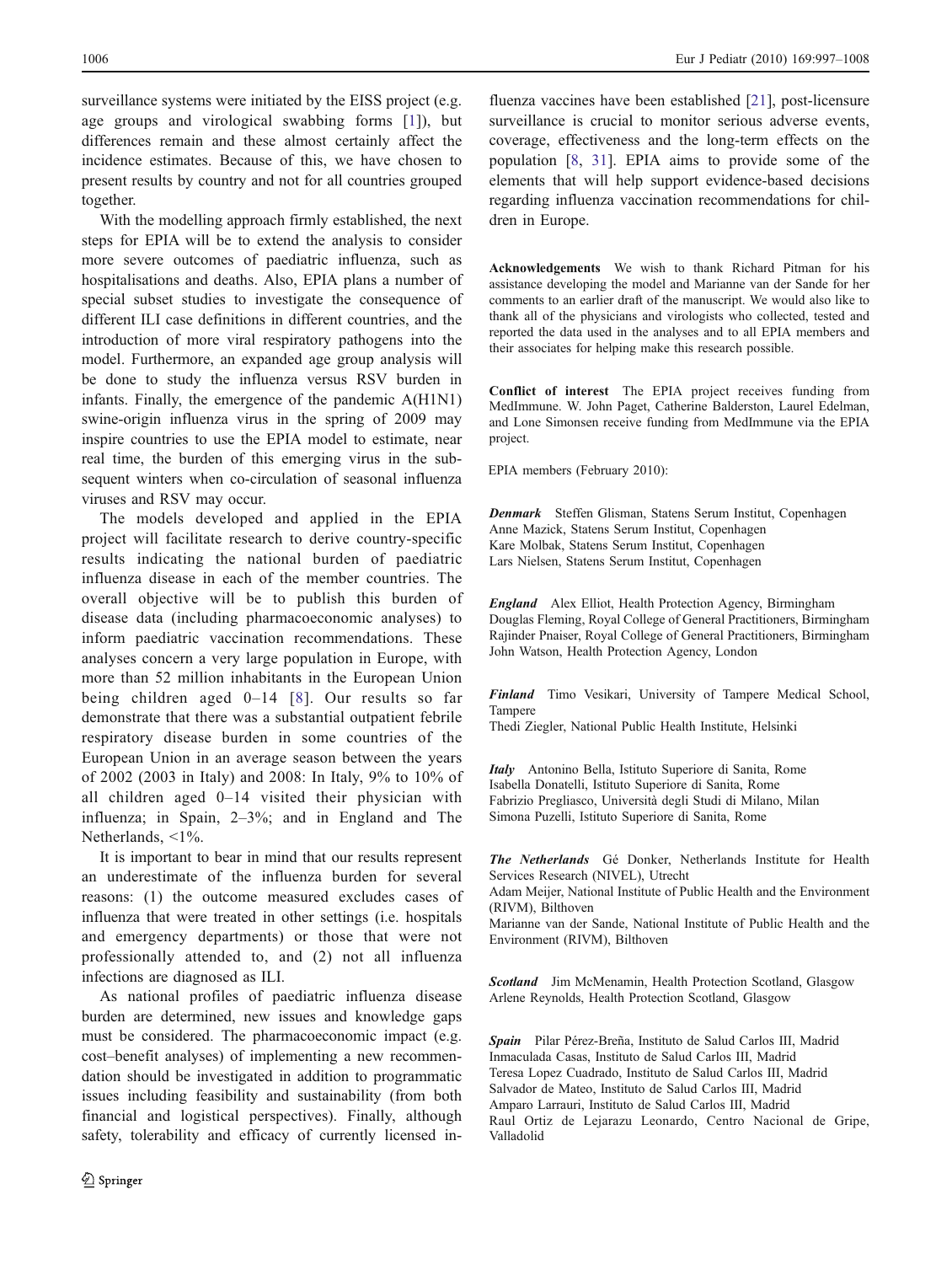<span id="page-10-0"></span>Tomás Pumarola Suñé, Universitat de Barcelona, Barcelona Tomás Vega Alonso, Health Sentinel Network of Castilla y Leon, Valladolid

Executive Team Catherine Balderston, SDI, USA Laurel Edelman, SDI, USA John Paget, NIVEL, The Netherlands Lone Simonsen, George Washington University, USA

Steering Committee Terho Heikkinen, Turku University, Finland Caterina Rizzo, Istituto Superiore di Sanita, Italy Derek Smith, University of Cambridge, England Catherine Weil-Oliver, Paris Diderot University, UniversiteÏ Paris-VII, France

Maria Zambon, Health Protection Agency, UK

Angus Nicoll (ECDC liaison), European Centre for Disease Prevention and Control, Sweden

Open Access This article is distributed under the terms of the Creative Commons Attribution Noncommercial License which permits any noncommercial use, distribution, and reproduction in any medium, provided the original author(s) and source are credited.

# **References**

- 1. Arkema JM, Meijer A, Meerhoff TJ, Van Der Velden J, Paget WJ, European Influenza Surveillance Scheme (EISS) (2008) Epidemiological and virological assessment of influenza activity in Europe, during the 2006–2007 winter. Euro Surveill 34:18958
- 2. Bhat N, Wright JG, Broder KR, Murray EL, Greenberg ME, Glover MJ, Likos AM, Posey DL, Klimov A, Lindstrom SE, Balish A, Medina MJ, Wallis TR, Guarner J, Paddock CD, Shieh WJ, Zaki SR, Sejvar JJ, Shay DK, Harper SA, Cox NJ, Fukuda K, Uyeki TM, Influenza Special Investigations Team (2005) Influenza-associated deaths among children in the United States, 2003–2004. N Engl J Med 24:2559–2567
- 3. Blanca P, Noëlb G, Dubusc JC, Garnierb JM, Chabrolc B, Minodier P (2005) Caractéristiques d'une épidémie de grippe A chez l'enfant (2003–2004). Impact sur l'activité des services d'urgences et de médecine pédiatriques. Archives de Pediatrie 1:11–16
- 4. Boron ML, Edelman L, Groothuis JR, Malinoski FJ (2008) A novel active respiratory syncytial virus surveillance system in the United States: variability in the local and regional incidence of infection. Pediatr Infect Dis J 12:1095–1098
- 5. Cohen GM, Nettleman MD (2000) Economic impact of influenza vaccination in preschool children. Pediatrics 5:973–976
- 6. del Torso S, Bussi R, DeWitt TG (1997) Primary care pediatrics in Italy: eighteen years of clinical care, research, and teaching under a national health service system. Pediatrics 1:E8
- 7. Dijkstra F, Donker GA, Wilbrink B, Van Gageldonk-Lafeber AB, Van Der Sande MA (2009) Long time trends in influenza-like illness and associated determinants in The Netherlands. Epidemiol Infect 4:473–479
- 8. Edwards KM (2009) The burden of influenza in children: time for prevention. Clin Infect Dis 49:1022–1024
- 9. Elliot AJ, Fleming D (2006) Surveillance of influenza-like illness in England and Wales during 1966–2006. Euro Surveill 11(10):249– 250
- 10. European Influenza Surveillance Scheme (2010) European Influenza Surveillance Scheme (EISS). Available online at: [http://ecdc.](http://ecdc.europa.eu/en/Activities/Surveillance/EISN/Pages/home.aspx) [europa.eu/en/Activities/Surveillance/EISN/Pages/home.aspx](http://ecdc.europa.eu/en/Activities/Surveillance/EISN/Pages/home.aspx)
- 11. Fleming DM, Elliot AJ, Cross KW (2007) Morbidity profiles of patients consulting during influenza and respiratory syncytial virus active periods. Epidemiol Infect 7:1099–1108
- 12. Fleming DM and Miles J (2010) The representativeness of sentinel practice networks. J Public Health 32(1):90–96
- 13. Fleming DM, Pannell RS, Elliot AJ, Cross KW (2005) Respiratory illness associated with influenza and respiratory syncytial virus infection. Arch Dis Child 7:741–746
- 14. Fleming DM, Zambon M, Bartelds AI (2000) Population estimates of persons presenting to general practitioners with influenza-like illness, 1987–96: a study of the demography of influenza-like illness in sentinel practice networks in England and Wales, and in The Netherlands. Epidemiol Infect 2:245–253
- 15. Glezen WP (2009) Benefits of a universal influenza immunization program: more than the reduction in the use of antibiotics. Clin Infect Dis 5:757–758
- 16. Heijnen MLA, Bartelds AIM, de Jong JC, Rimmelzwaan GF, Wilbrink B (2001) Influenza en RS-virus infecties in winter 2000/ 2001. Infectieziekten Bull 12:50–51
- 17. Heikkinen T, Silvennoinen H, Peltola V, Ziegler T, Vainionpaa R, Vuorinen T, Kainulainen L, Puhakka T, Jartti T, Toikka P, Lehtinen P, Routi T, Juven T (2004) Burden of influenza in children in the community. J Infect Dis 8:1369–1373
- 18. Hurwitz ES, Haber M, Chang A, Shope T, Teo S, Ginsberg M, Waecker N, Cox NJ (2000) Effectiveness of influenza vaccination of day care children in reducing influenza-related morbidity among household contacts. JAMA 13:1677–1682
- 19. Jansen AG, Sanders EA, Hoes AW, van Loon AM, Hak E (2007) Influenza- and respiratory syncytial virus-associated mortality and hospitalisations. Eur Respir J 6:1158–1166
- 20. Jansen AG, Sanders EA, Wallinga J, Groen EJ, van Loon AM, Hoes AW, Hak E (2008) Rate-difference method proved satisfactory in estimating the influenza burden in primary care visits. J Clin Epidemiol 8:803–812
- 21. Jefferson T, Rivetti A, Harnden A, Di Pietrantonj C, Demicheli V (2008) Vaccines for preventing influenza in healthy children. Cochrane Database Syst Rev 2:CD004879
- 22. Katz M, Rubino A, Collier J, Rosen J, Ehrich JH (2002) Demography of pediatric primary care in Europe: delivery of care and training. Pediatrics 5:788–796
- 23. Larrauri A, de Mateo S, Spanish Influenza Sentinel Surveillance System (2007) Characterisation of swabbing for virological analysis in the Spanish Influenza Sentinel Surveillance System during four influenza seasons in the period 2002–2006. Euro Surveill 5:E5–E6
- 24. Mangtani P, Cumberland P, Hodgson CR, Roberts JA, Cutts FT, Hall AJ (2004) A cohort study of the effectiveness of influenza vaccine in older people, performed using the United Kingdom general practice research database. J Infect Dis 1:1–10
- 25. Meerhoff TJ, MacKay WG, Meijer A, Paget WJ, Niesters HG, Kimpen JL, Schellevis F (2008) The impact of laboratory characteristics on molecular detection of respiratory syncytial virus in a European multicentre quality control study. Clin Microbiol Infect 12:1173–1176
- 26. Meijer A, Valette M, Manuguerra JC, Perez-Brena P, Paget J, Brown C, van der Velden K, Virology Working Group of the European Influenza Surveillance Scheme (2005) Implementation of the community network of reference laboratories for human influenza in Europe. J Clin Virol 2:87–96
- 27. Mereckiene J, Cotter S, Weber JT, Nicoll A, Levy-Bruhl D, Ferro A, Tridente G, Zanoni G, Berra P, Salmaso S, O'Flanagan D, Gatekeepers Group VENICE (2008) Low coverage of seasonal influenza vaccination in the elderly in many European countries. Euro Surveill 41:19001
- 28. Neuzil KM, Mellen BG, Wright PF, Mitchel EF Jr, Griffin MR (2000) The effect of influenza on hospitalizations, outpatient